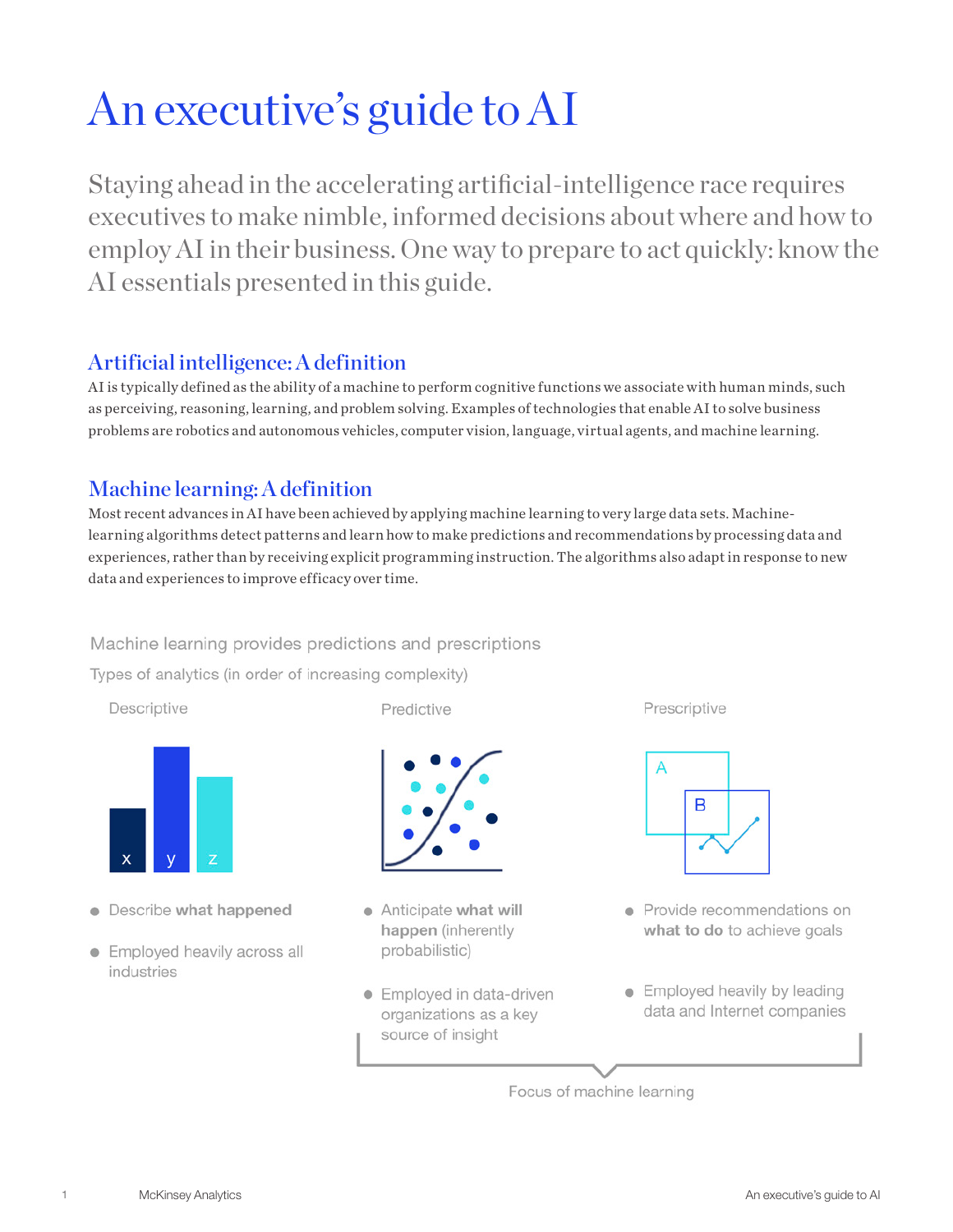# Understanding the major types of machine learning



When to use it

You know how to classify the input data and the type of behavior you want to predict, but you need the algorithm to calculate it for you on new data You do not know how to classify the data, and you want the algorithm to find patterns and classify the data for you



- 1. A human labels every element of the input data (eg, in the case of predicting housing prices, labels the input data as "time of year," "interest rates," etc) and defines the output variable (eg, housing prices)
- 2. The algorithm is trained on the data to find the connection between the input variables and the output
- 3. Once training is complete typically when the algorithm is sufficiently accurate—the algorithm is applied to new data
- 1. The algorithm receives unlabeled data (eg, a set of data describing customer journeys on a website)
- 2. It infers a structure from the data
- 3. The algorithm identifies groups of data that exhibit similar behavior (eg, forms clusters of customers that exhibit similar buying behaviors)
- 1. The algorithm takes an action on the environment (eg, makes a trade in a financial portfolio)

interact with it

data; you cannot clearly define the ideal end state; or the only way to learn about the environment is to

- 2. It receives a reward if the action brings the machine a step closer to maximizing the total rewards available (eg, the highest total return on the portfolio)
- 3. The algorithm optimizes for the best series of actions by correcting itself over time

 $\overline{2}$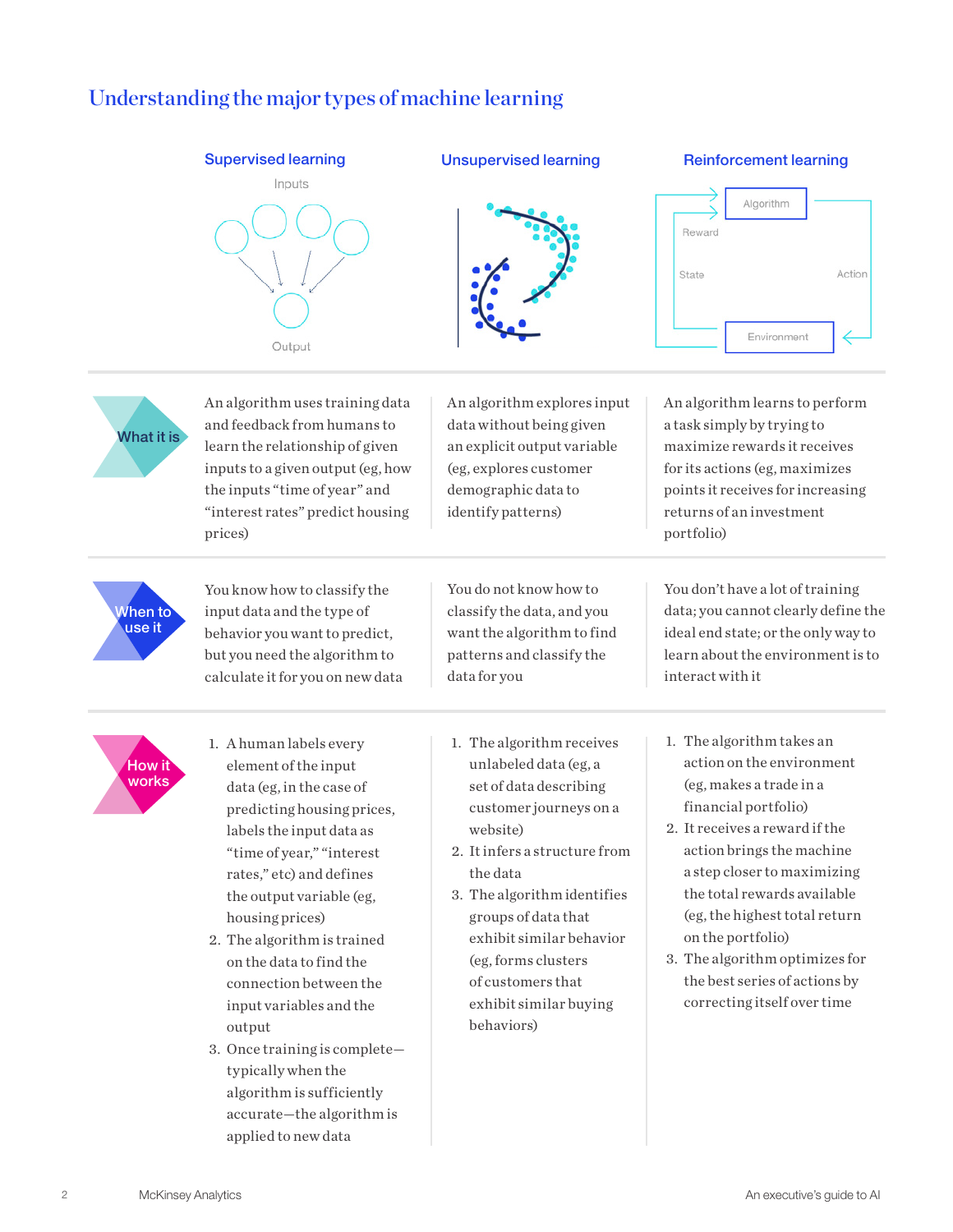# Supervised learning: Algorithms and sample business use  $cases<sup>1</sup>$

| <b>Algorithms</b>                                                                                                                                                                                                                                                                                         | Sample business use cases                                                                                                                                                          |
|-----------------------------------------------------------------------------------------------------------------------------------------------------------------------------------------------------------------------------------------------------------------------------------------------------------|------------------------------------------------------------------------------------------------------------------------------------------------------------------------------------|
| <b>Linear regression</b><br>Highly interpretable, standard method for model-<br>ing the past relationship between independent<br>input variables and dependent output variables<br>(which can have an infinite number of values) to<br>help predict future values of the output variables                 | Understand product-sales drivers such<br>as competition prices, distribution,<br>advertisement, etc<br>Optimize price points and estimate<br>product-price elasticities            |
| Logistic regression<br>Extension of linear regression that's used for<br>classifation tasks, meaning the output variable<br>is binary (eg, only black or white) rather than<br>continuous (eg, an infinite list of potential colors)                                                                      | Classify customers based on how likely<br>they are to repay a loan<br>Predict if a skin lesion is benign or<br>malignant based on its characteristics<br>(size, shape, color, etc) |
| Linear/quadratic discriminant analysis<br>Upgrades a logistic regression to deal with<br>nonlinear problems-those in which changes<br>to the value of input variables do not result in<br>proportional changes to the output variables.                                                                   | Predict client churn<br>Predict a sales lead's likelihood of closing                                                                                                               |
| <b>Decision tree</b><br>Highly interpretable classification or regression<br>model that splits data-feature values into branches<br>at decision nodes (eg, if a feature is a color, each<br>possible color becomes a new branch) until a final<br>decision output is made                                 | Provide a decision framework for hiring<br>new employees<br>Understand product attributes that<br>make a product most likely to be<br>purchased                                    |
| <b>Naive Bayes</b><br>Classification technique that applies Bayes<br>theorem, which allows the probability of an event<br>to be calculated based on knowledge of factors that<br>might affect that event (eg, if an email contains the<br>word "money," then the probability of it being spam<br>is high) | Analyze sentiment to assess product<br>perception in the market<br>Create classifiers to filter spam emails                                                                        |

 $^1$  We've listed some of the most commonly used algorithms today—this list is not intended to be exhaustive. Additionally, a number of different models can often solve the same business problem. Conversely, the nature of an available data set often precludes using a model typically employed to solve a particular problem. For these reasons, the sample business use cases are meant only to be illustrative of the types of problems these models can solve.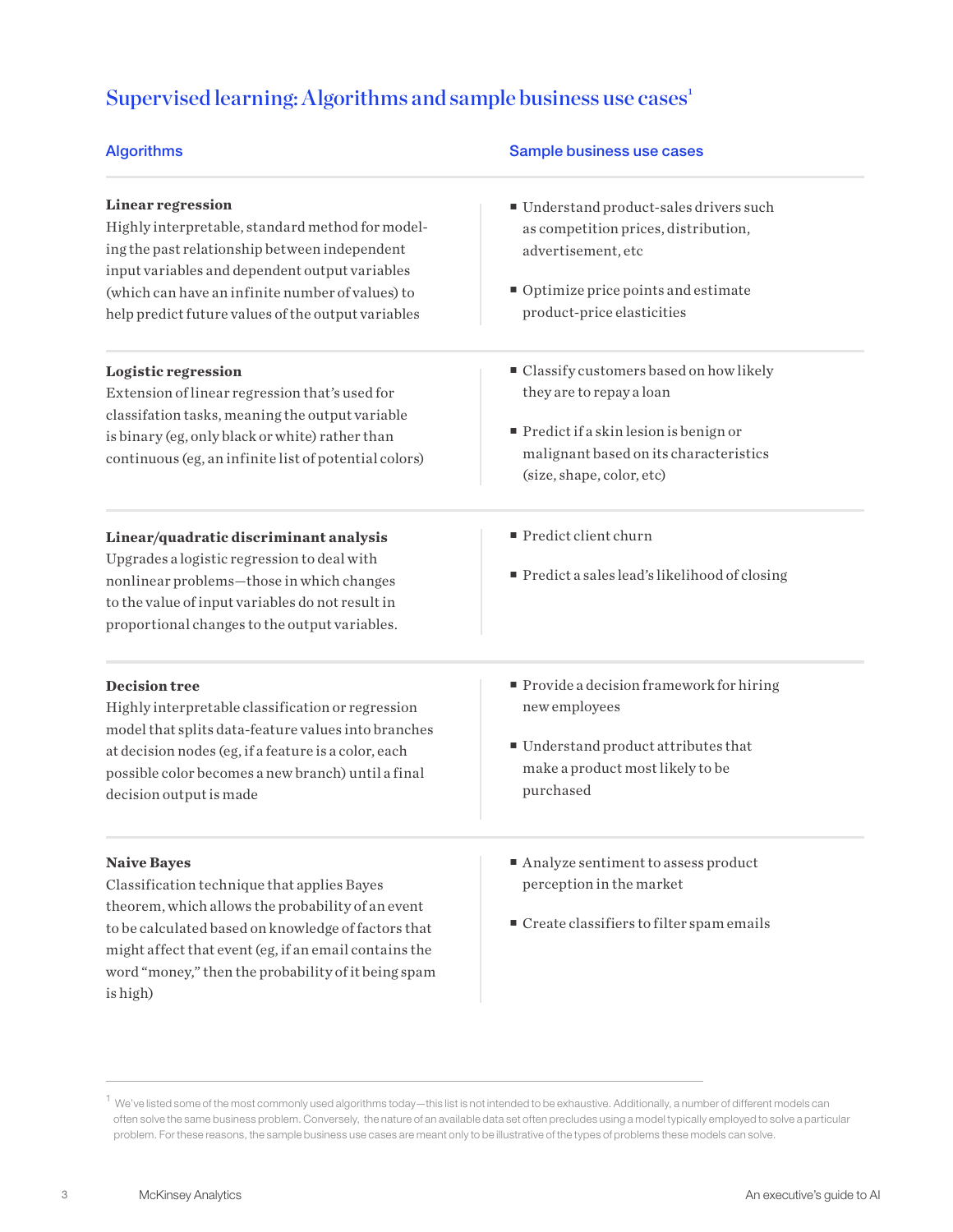# **Support vector machine**

A technique that's typically used for classification but can be transformed to perform regression. It draws an optimal division between classes (as wide as possible). It also can be quickly generalized to solve nonlinear problems

# **Random forest**

Classification or regression model that improves the accuracy of a simple decision tree by generating multiple decision trees and taking a majority vote of them to predict the output, which is a continuous variable (eg, age) for a regression problem and a discrete variable (eg, either black, white, or red) for classification

# **AdaBoost**

Classification or regression technique that uses a multitude of models to come up with a decision but weighs them based on their accuracy in predicting the outcome

# Algorithms **Sample business use cases**

- **Predict how many patients a hospital will need** to serve in a time period
- **Predict how likely someone is to click on an** online ad
- $\blacksquare$  Predict call volume in call centers for staffing decisions
- **Predict power usage in an electrical**distribution grid
- Detect fraudulent activity in credit-card transactions. Achieves lower accuracy than deep learning
- $\blacksquare$  Simple, low-cost way to classify images (eg, recognize land usage from satellite images for climate-change models). Achieves lower accuracy than deep learning

# **Gradient-boosting trees**

Classification or regression technique that generates decision trees sequentially, where each tree focuses on correcting the errors coming from the previous tree model. The final output is a combination of the results from all trees

- Forecast product demand and inventory levels
- Predict the price of cars based on their characteristics (eg, age and mileage)

# **Simple neural network**

Model in which artificial neurons (softwarebased calculators) make up three layers (an input layer, a hidden layer where calculations take place, and an output layer) that can be used to classify data or find the relationship between variables in regression problems

- $\blacksquare$  Predict the probability that a patient joins a healthcare program
- Predict whether registered users will be willing or not to pay a particular price for a product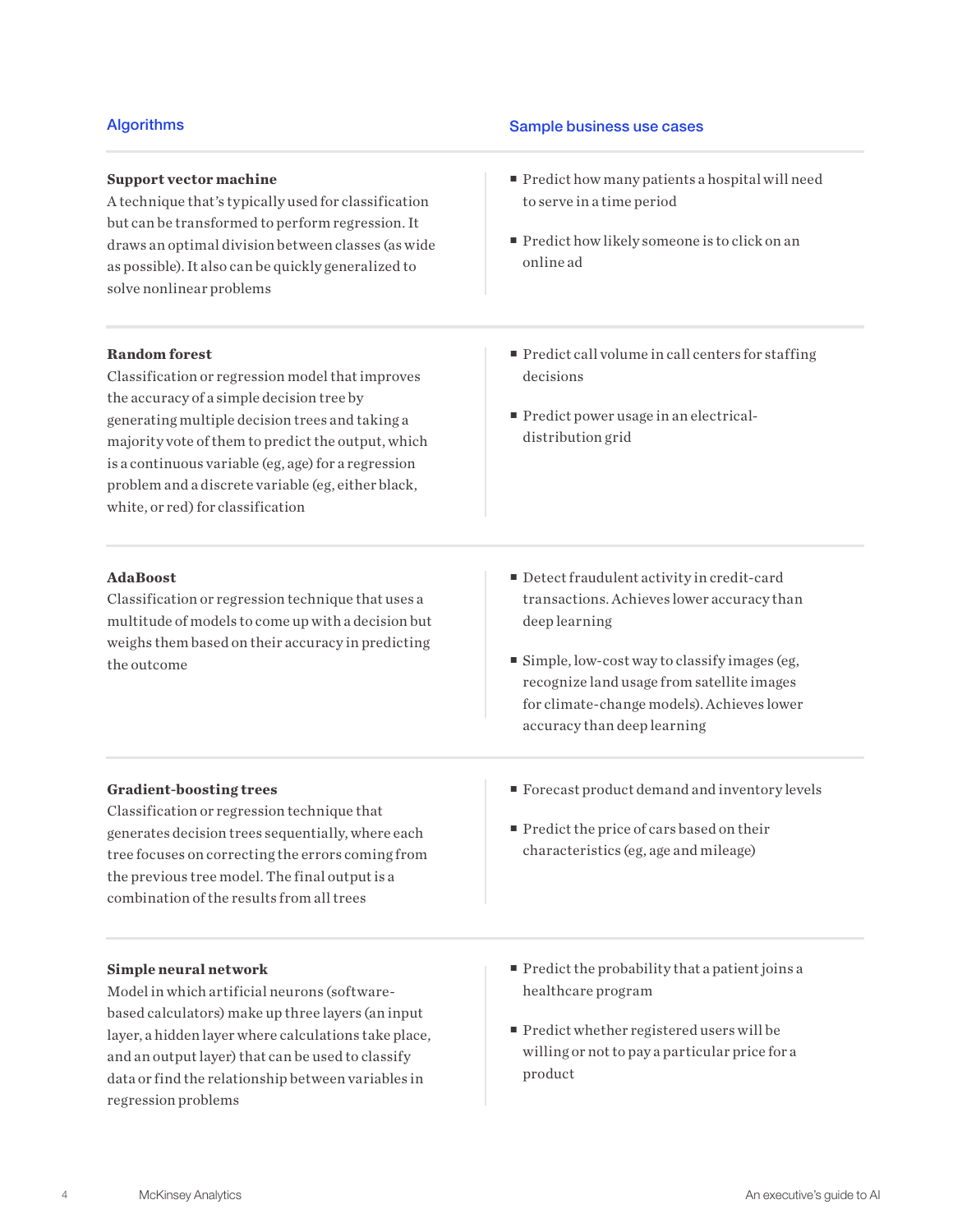# Unsupervised learning: Algorithms and sample business use cases<sup>2</sup>

| <b>Algorithms</b>                                                                                                                                                                      | Sample business use cases                                                                                                                                                                                                               |
|----------------------------------------------------------------------------------------------------------------------------------------------------------------------------------------|-----------------------------------------------------------------------------------------------------------------------------------------------------------------------------------------------------------------------------------------|
| <b>K-means clustering</b><br>Puts data into a number of groups (k) that each<br>contain data with similar characteristics (as<br>determined by the model, not in advance by<br>humans) | $\blacksquare$ Segment customers into groups by<br>distinct charateristics (eg, age group)-<br>for instance, to better assign marketing<br>campaigns or prevent churn                                                                   |
| Gaussian mixture model<br>A generalization of k-means clustering that<br>provides more flexibility in the size and shape of<br>groups (clusters)                                       | Segment customers to better assign<br>marketing campaigns using less-distinct<br>customer characteristics (eg, product<br>preferences)<br>Segment employees based on likelihood<br>of attrition                                         |
| <b>Hierarchical clustering</b><br>Splits or aggregates clusters along a hierarchical<br>tree to form a classification system                                                           | ■ Cluster loyalty-card customers into<br>progressively more microsegmented<br>groups<br>Inform product usage/development<br>by grouping customers mentioning<br>keywords in social-media data                                           |
| <b>Recommender system</b><br>Often uses cluster behavior prediction to identify<br>the important data necessary for making a<br>recommendation                                         | Recommend what movies consumers<br>should view based on preferences of<br>other customers with similar attributes<br>$\blacksquare$ Recommend news articles a reader might<br>want to read based on the article she or<br>he is reading |

 $^2$  We've listed some of the most commonly used algorithms today—this list is not intended to be exhaustive. Additionally, a number of different models can often solve the same business problem. Conversely, the nature of an available data set often precludes using a model typically employed to solve a particular problem. For these reasons, the sample business use cases are meant only to be illustrative of the types of problems these models can solve.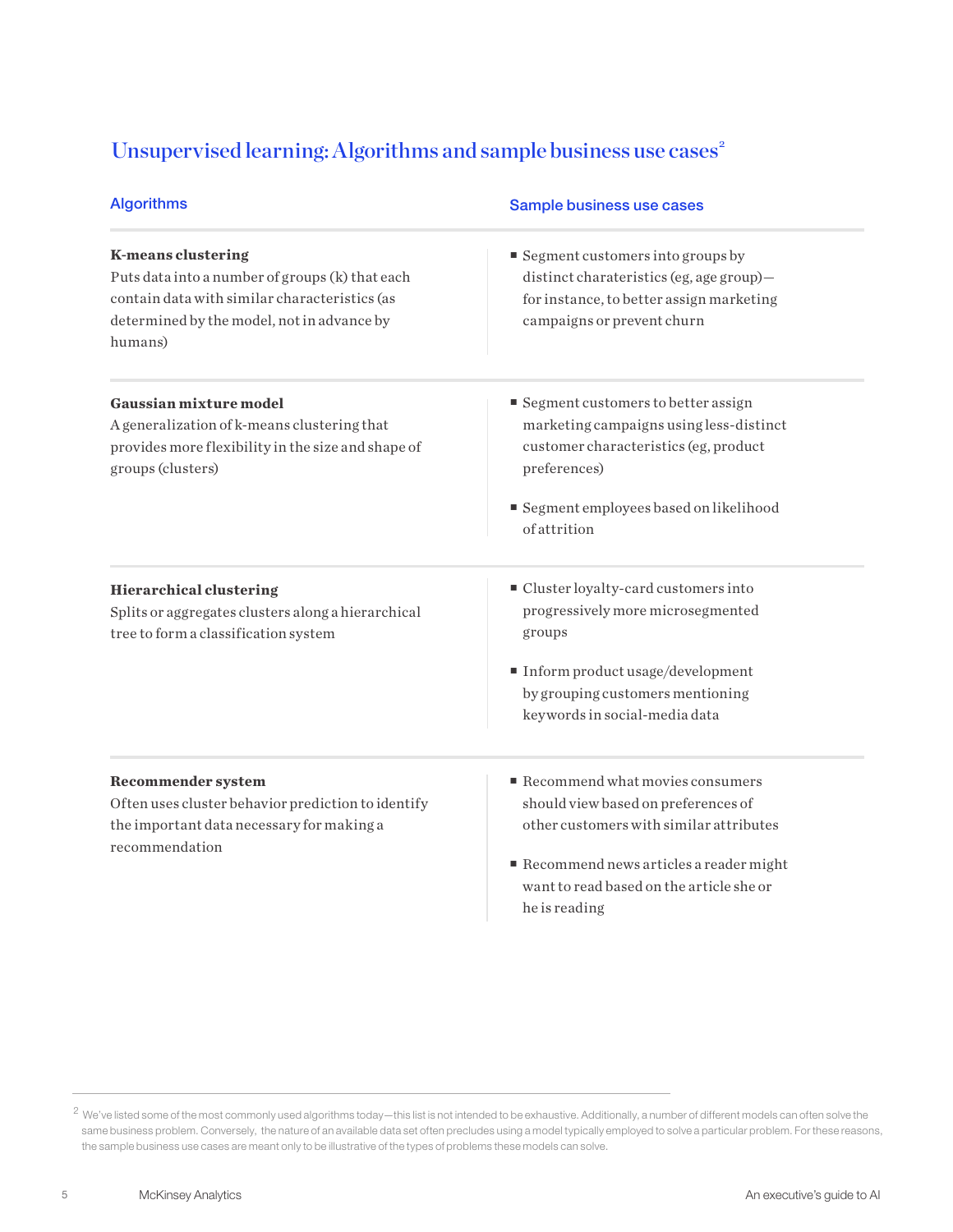# Reinforcement learning: Sample business use cases<sup>3</sup>

- Optimize the trading strategy for an options-trading portfolio
- Balance the load of electricity grids in varying demand cycles
- $\blacksquare$  Stock and pick inventory using robots
- Optimize the driving behavior of self-driving cars
- Optimize pricing in real time for an online auction of a product with limited supply

# Deep learning: A definition

Deep learning is a type of machine learning that can process a wider range of data resources, requires less data preprocessing by humans, and can often produce more accurate results than traditional machine-learning approaches. In deep learning, interconnected layers of software-based calculators known as "neurons" form a neural network. The network can ingest vast amounts of input data and process them through multiple layers that learn increasingly complex features of the data at each layer. The network can then make a determination about the data, learn if its determination is correct, and use what it has learned to make determinations about new data. For example, once it learns what an object looks like, it can recognize the object in a new image.

# Deep learning can often outperform traditional methods

% reduction in error rate achieved by deep learning vs traditional methods



 $3\,$  The sample business use cases are meant only to be illustrative of the types of problems these models can solve.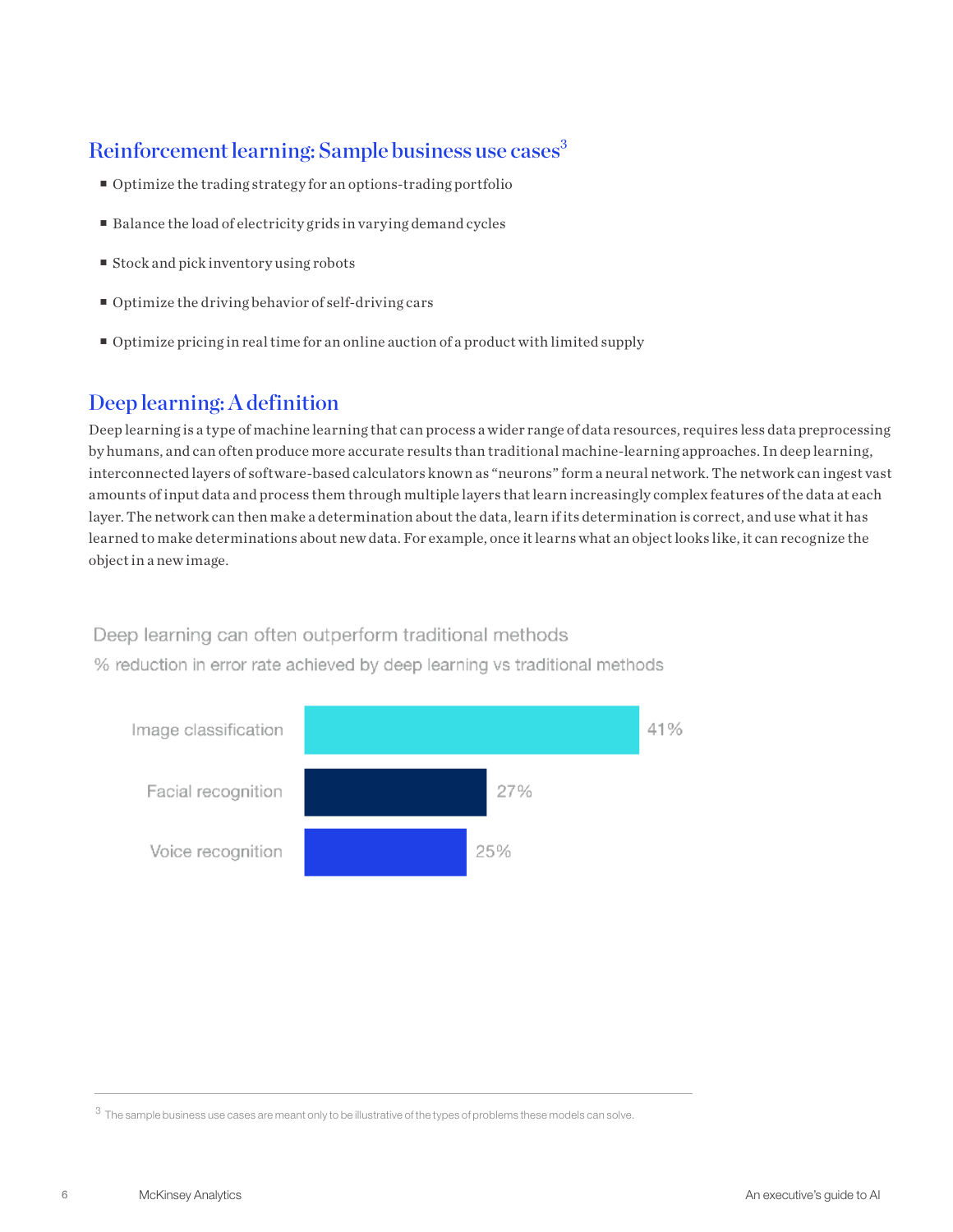# Understanding the major deep learning models and their business use cases<sup>4</sup>

# Output Input Feature extraction and mapping Input layer Η Ë п Image classification: Human P

# Convolutional neural network Recurrent neural network

Hidden layer

Context nodes

Output layer



When to use it

A multilayered neural network with a special architecture designed to extract increasingly complex features of the data at each layer to determine the output

When you have an unstructured data set (eg, images) and you need to infer information from it

A multilayered neural network that can store information in context nodes, allowing it to learn data sequences and output a number or another sequence

When you are working with time-series data or sequences (eg, audio recordings or text)

 $^4\,$  The sample business use cases are meant only to be illustrative of the types of problems these models can solve.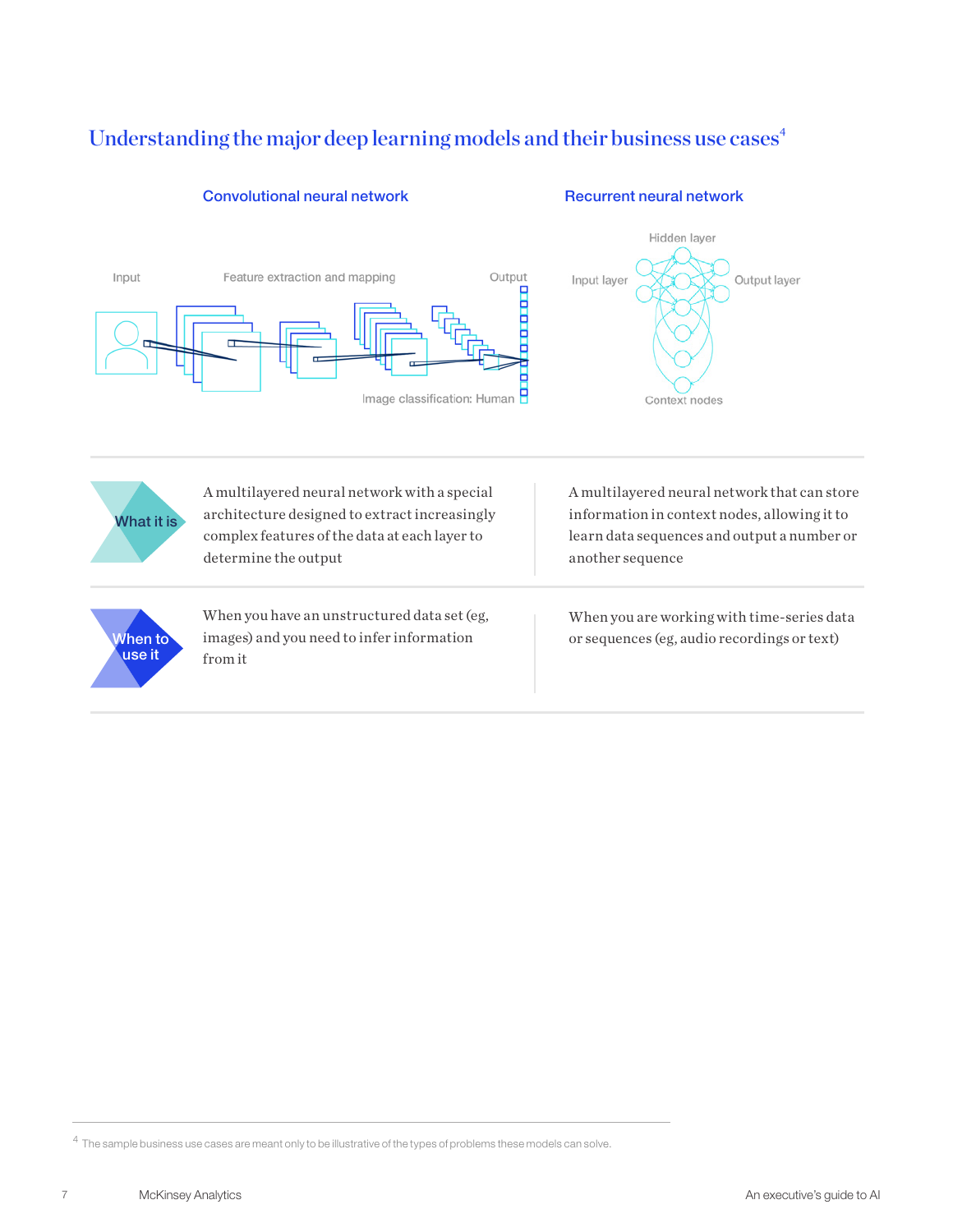# Convolutional neural network example and Recurrent neural network



- **How it** 1. The convolutional neural network (CNN) **"Are you free \_\_\_\_\_?"** receives an image—for example, of the letter "A"—that it processes as a collection of pixels
	- 2. In the hidden, inner layers of the model, it identifies unique features, for example, the individual lines that make up "A"
	- 3. The CNN can now classify a different image as the letter "A" if it finds in it the unique features previously identified as making up the letter

# **Processing an image Predicting the next word in the sentence**

- 1. A recurrent neural network (RNN) neuron receives a command that indicates the start of a sentence
- 2. The neuron receives the word "Are" and then outputs a vector of numbers that feeds back into the neuron to help it "remember" that it received "Are" (and that it received it first). The same process occurs when it receives "you" and "free," with the state of the neuron updating upon receiving each word
- 3. After receiving "free," the neuron assigns a probability to every word in the English vocabulary that could complete the sentence. If trained well, the RNN will assign the word "tomorrow" one of the highest probabilities and will choose it to complete the sentence

**Business** use cases

- Diagnose health diseases from medical scans
- Detect a company logo in social media to better understand joint marketing opportunities (eg, pairing of brands in one product)
- Understand customer brand perception and usage through images
- Detect defective products on a production line through images
- Generate analyst reports for securities traders
- **Provide language translation**
- Track visual changes to an area after a disaster to assess potential damage claims (in conjunction with CNNs)
- Assess the likelihood that a credit-card transaction is fraudulent
- Generate captions for images
- **Power chatbots that can address more** nuanced customer needs and inquiries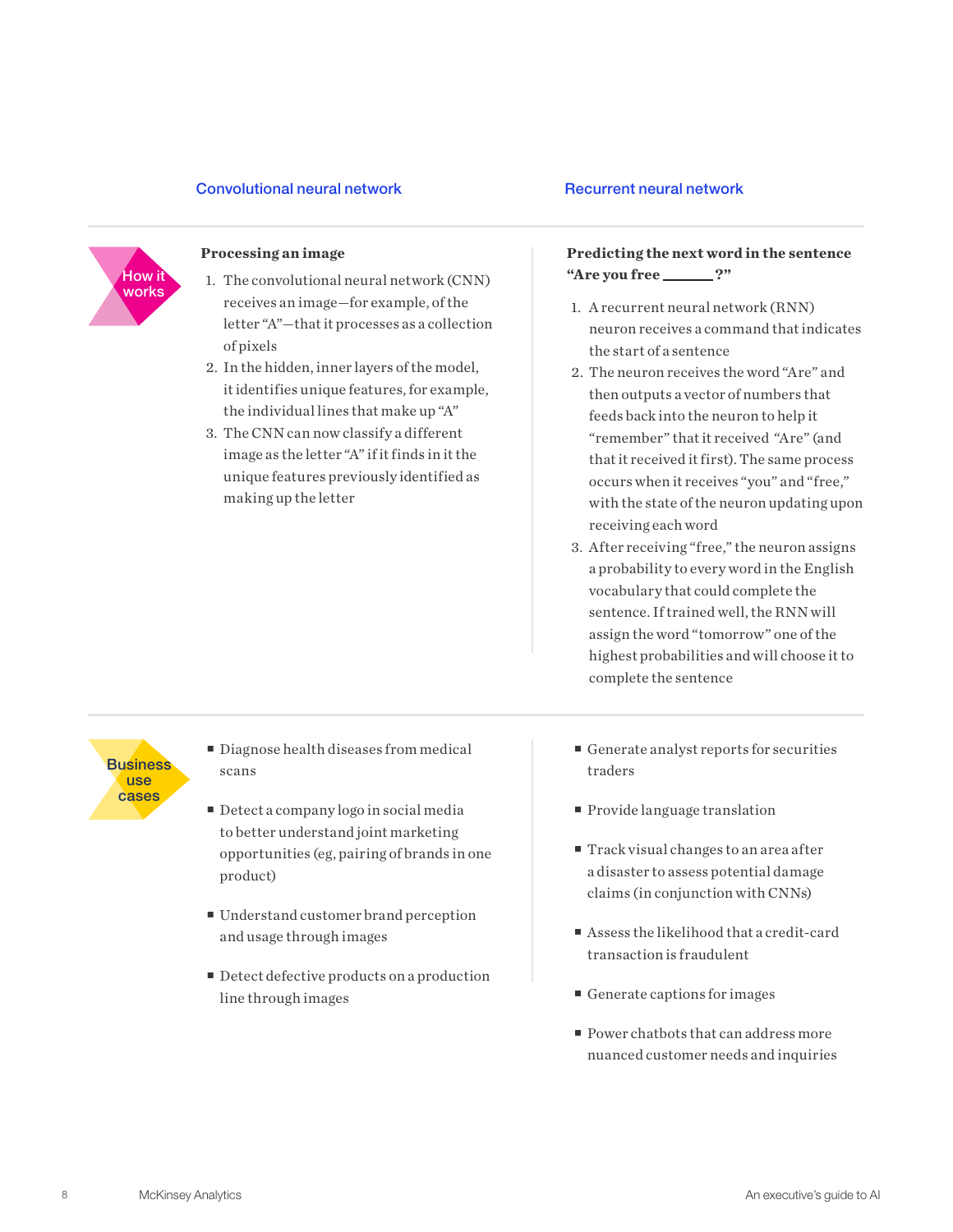# Timeline: Why AI now?

A convergence of algorithmic advances, data proliferation, and tremendous increases in computing power and storage has propelled AI from hype to reality.

# Algorithmic advancements

**+**

**+**

**+**

**+**

# **1805 – Legendre lays the groundwork for machine learning**

French mathematician Adrien-Marie Legendre publishes the least square method for regression, which he used to determine, from astronomical observations, the orbits of bodies around the sun. Although this method was developed as a statistical framework, it would provide the basis for many of today's machine-learning models.

## **1958 – Rosenblatt develops the first selflearning algorithm**

American psychologist and computer scientist Frank Rosenblatt creates the perceptron algorithm, an early type of artificial neural network (ANN), which stands as the first algorithmic model that could learn on its own. American computer scientist Arthur Samuel would coin the term "machine learning" the following year for these types of self-learning models (as well as develop a groundbreaking checkers program seen as an early success in AI).

# **1965 – Birth of deep learning**

Ukrainian mathematician Alexey Grigorevich Ivakhnenko develops the first general working learning algorithms for supervised multilayer artificial neural networks (ANNs), in which several ANNs are stacked on top of one another and the output of one ANN layer feeds into the next. The architecture is very similar to today's deep-learning architectures.

# **1986 – Backpropagation takes hold**

American psychologist David Rumelhart, British cognitive psychologist and computer scientist Geoffrey Hinton, and American computer scientist Ronald Williams publish on backpropagation, popularizing this key technique for training artificial neural networks (ANNs) that was originally proposed by American scientist Paul Werbos in 1982. Backpropagation allows the ANN to optimize itself without human intervention (in this case, it found features in family-tree data that weren't obvious or provided to the algorithm in advance). Still, lack of computational power and the massive amounts of data needed to train these multilayered networks prevent ANNs leveraging backpropagation from being used widely.

# Explosion of data

**+**

**1991 – Opening of the World Wide Web** 

The European Organization for Nuclear Research (CERN) begins opening up the World Wide Web to the public.

# **Early 2000s – Broadband adoption begins among home Internet users**

**+**

Broadband allows users access to increasingly speedy Internet connections, up from the paltry 56 kbps available for downloading through dial-up in the late 1990s. Today, available broadband speeds can surpass 100 mbps (1 mbps = 1,000 kbps). Bandwidthhungry applications like YouTube could not have become commercially viable without the advent of broadband.

# Exponential increases in computing power and storage

# **1965 – Moore recognizes exponential growth in chip power**

**+**

**+**

**+**

Intel cofounder Gordon Moore notices that the number of transistors per square inch on integrated circuits has doubled every year since their invention. His observation becomes Moore's law, which predicts the trend will continue into the foreseeable future (although it later proves to do so roughly every 18 months). At the time, state-of-the-art computational speed is in the order of three million floatingpoint operations per second (FLOPS).

**1997 – Increase in computing power drives IBM's Deep Blue victory over Garry Kasparov**  Deep Blue's success against the world chess champion largely stems from masterful engineering and the tremendous power computers possess at that time. Deep Blue's computer achieves around 11 gigaFLOPS (11 billion FLOPS).

#### **1999 – More computing power for AI algorithms arrives … but no one realizes it yet**

Nvidia releases the GeForce 256 graphics card, marketed as the world's first true graphics processing unit (GPU). The technology will later prove fundamental to deep learning by performing computations much faster than computer processing units (CPUs).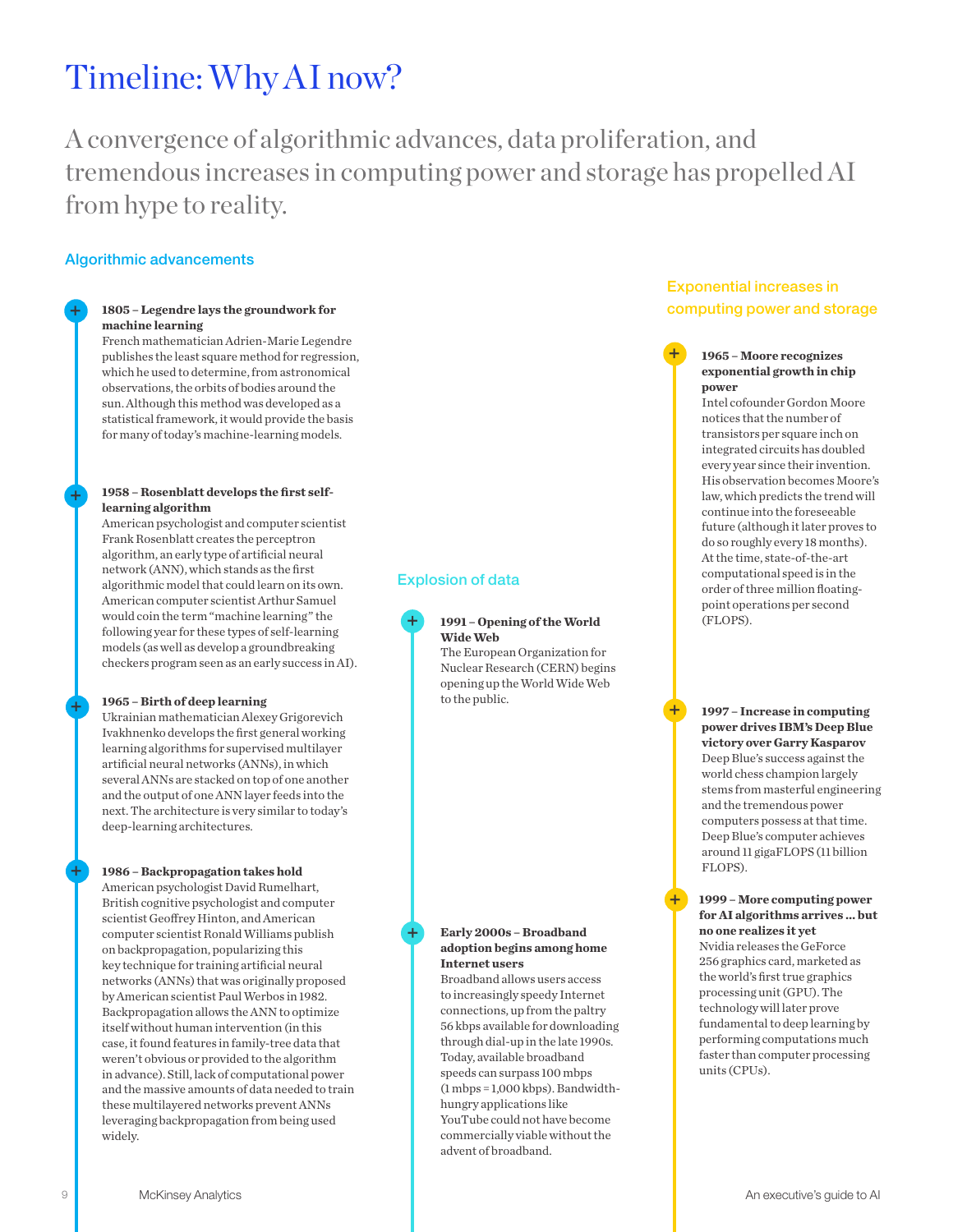**1989 – Birth of CNNs for image recognition**  French computer scientist Yann LeCun, now director of AI research for Facebook, and others publish a paper describing how a type of artificial neural network called a convolutional neural network (CNN) is well suited for shape-recognition tasks. LeCun and team apply CNNs to the task of recognizing handwritten characters, with the initial goal of building automatic mail-sorting machines. Today, CNNs are the state-of-the-art model for image recognition and classification.

# **1992 – Upgraded SVMs provide early natural-language-processing solution**

Computer engineers Bernhard E. Boser (Swiss), Isabelle M. Guyon (French), and Russian mathematician Vladimir N. Vapnik discover that algorithmic models called support vector machines (SVMs) can be easily upgraded to deal with nonlinear problems by using a technique called kernel trick, leading to widespread usage of SVMs in many natural-language-processing problems, such as classifying sentiment and understanding human speech.

# **1997 – RNNs get a "memory," positioning them to advance speech to text**

In 1991, German computer scientist Sepp Hochreiter showed that a special type of artificial neural network (ANN) called a recurrent neural network (RNN) can be useful in sequencing tasks (speech to text, for example) if it could remember the behavior of part sequences better. In 1997, Hochreiter and fellow computer scientist Jürgen Schmidhuber solve the problem by developing long short-term memory (LSTM). Today, RNNs with LSTM are used in many major speechrecognition applications.

# **1998 – Brin and Page publish PageRank algorithm**

The algorithm, which ranks web pages higher the more other web pages link to them, forms the initial prototype of Google's search engine. This brainchild of Google founders Sergey Brin and Larry Page revolutionizes Internet searches, opening the door to the creation and consumption of more content and data on the World Wide Web. The algorithm would also go on to become one of the most important for businesses as they vie for attention on an increasingly sprawling Internet.

# **2004 – Facebook debuts**

Harvard student Mark Zuckerberg and team launch "Thefacebook," as it was originally dubbed. By the end of 2005, the number of data-generating Facebook users approaches six million.

# **2004 – Web 2.0 hits its stride, launching the era of usergenerated data**

Web 2.0 refers to the shifting of the Internet paradigm from passive content viewing to interactive and collaborative content creation, social media, blogs, video, and other channels. Publishers Tim O'Reilly and Dale Dougherty popularize the term, though it was coined by designer Darcy DiNucci in 1999.

**2005 – YouTube debuts**  Within about 18 months, the site would serve up almost 100 million views per day.

**+**

**+**

**+**

**+**

**2005 – Number of Internet users worldwide passes one-billion mark**

#### **2002 — Amazon brings cloud storage and computing to the masses**

Amazon launches its Amazon Web Services, offering cloud-based storage and computing power to users. Cloud computing would come to revolutionize and democratize data storage and computation, giving millions of users access to powerful IT systems—previously only available to big tech companies—at a relatively low cost.

## **2004 – Dean and Ghemawat introduce the MapReduce algorithm to cope with data explosion**

With the World Wide Web taking off, Google seeks out novel ideas to deal with the resulting proliferation of data. Computer scientist Jeff Dean (current head of Google Brain) and Google software engineer Sanjay Ghemawat develop MapReduce to deal with immense amounts of data by parallelizing processes across large data sets using a substantial number of computers.

# **2005 – Cost of one gigabyte of disk storage drops to \$0.79, from \$277 ten years earlier**  And the price of DRAM, a type of random-access memory (RAM) commonly used in PCs, drops to \$158 per gigabyte, from \$31,633 in 1995.

**+**

**+**

**+**

**+**

**+**

**+**

**+**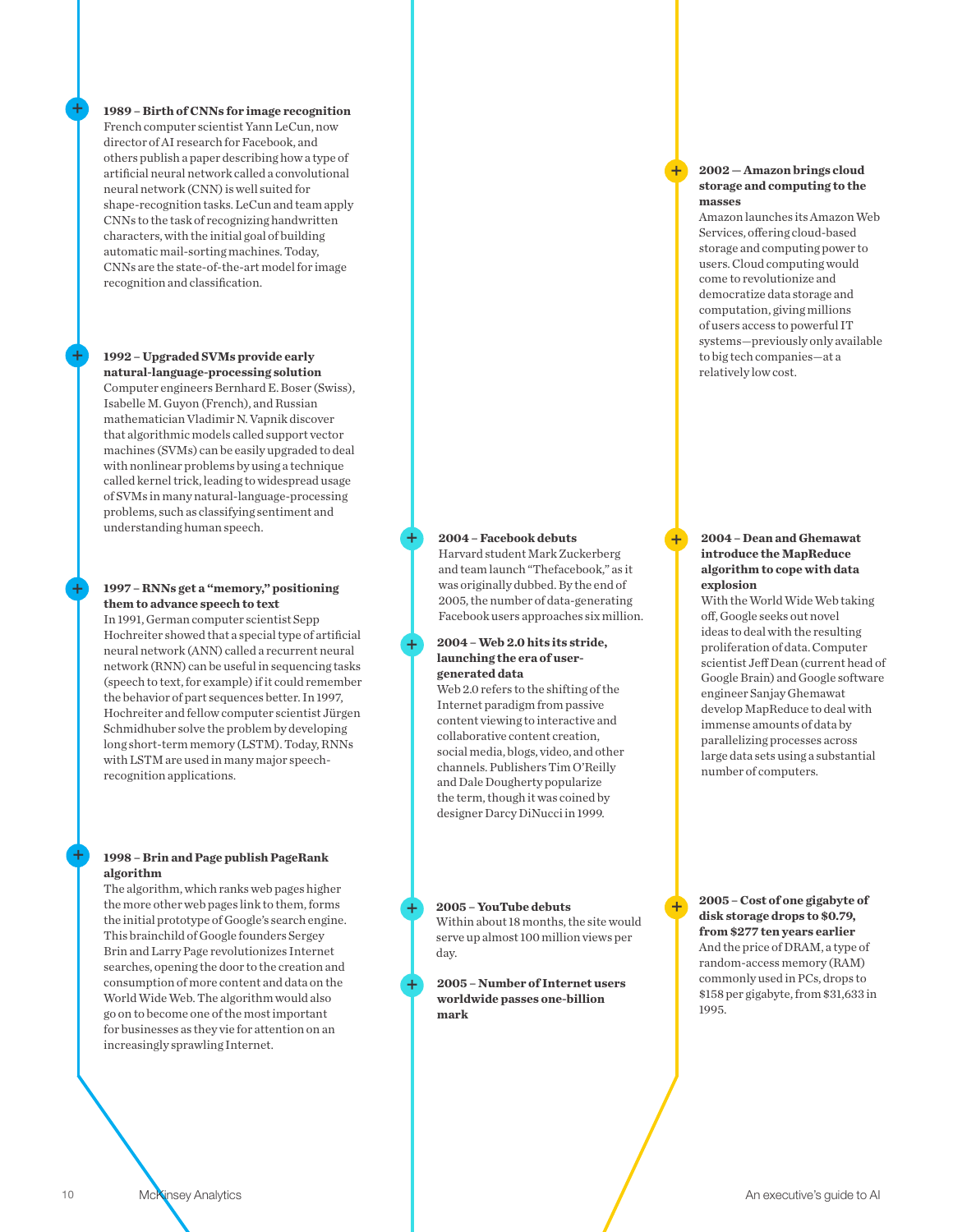# **2006 – Hinton reenergizes the use of deep-learning models**

**+**

To speed the training of deeplearning models, Geoffrey Hinton develops a way to pretrain them with a deep-belief network (a class of neural network) before employing backpropagation. While his method would become obsolete when computational power increased to a level that allowed for efficient deep-learning-model training, Hinton's work popularized the use of deep learning worldwide—and many credit him with coining the phrase "deep learning."

# **2007 – Introduction of the iPhone propels smartphone revolution—and amps up data generation**

**+**

**+**

Apple cofounder and CEO Steve Jobs introduces the iPhone in January 2007. The total number of smartphones sold in 2007 reaches about 122 million. The era of around-the-clock consumption and creation of data and content by smartphone users begins.

# **2006 – Cutting and Cafarella introduce Hadoop to store and process massive amounts of data**

Inspired by Google's MapReduce, computer scientists Doug Cutting and Mike Cafarella develop the Hadoop software to store and process enormous data sets. Yahoo uses it first, to deal with the explosion of data coming from indexing web pages and online data.

# **2009 – UC Berkeley introduces Spark to handle big data models more efficiently**

Developed by Romanian-Canadian computer scientist Matei Zaharia at UC Berkeley's AMPLab, Spark streams huge amounts of data leveraging RAM, making it much faster at processing data than software that must read/write on hard drives. It revolutionizes the ability to update big data and perform analytics in real time.

## **2010 – Number of smartphones sold in the year nears 300 million**

This represents a nearly 2.5 times increase over the number sold in 2007.

# **2010 – Microsoft and Google introduce their clouds**

Cloud computing and storage take another step toward ubiquity when Microsoft makes Azure available and Google launches its Google Cloud Storage (the Google Cloud Platform would come online about a year later).

### **2009 – Ng uses GPUs to train deep-learning models more effectively**

American computer scientist Andrew Ng and his team at Stanford University show that training deep-belief networks with 100 million parameters on GPUs is more than 70 times faster than doing so on CPUs, a finding that would reduce training that once took weeks to only one day.

**2010 – Worldwide IP traffic exceeds 20 exabytes (20 billion gigabytes) per month**  Internet protocol (IP) traffic is aided by growing adoption of broadband, particularly in the United States, where adoption reaches 65 percent, according to Cisco, which reports this monthly figure and the annual figure of 242 exabytes.